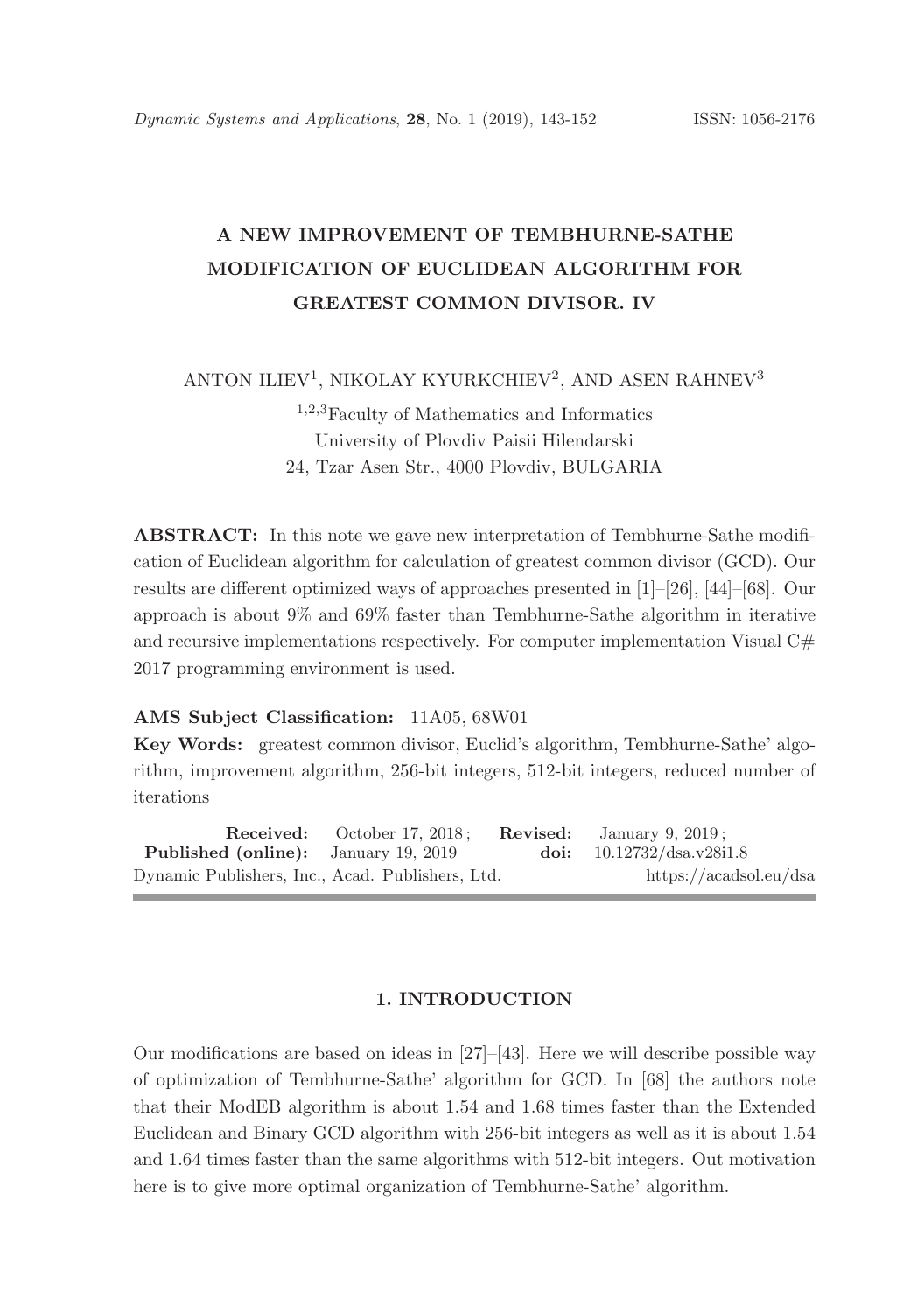#### 2. MAIN RESULTS

For testing we will use the following computer: processor - Intel(R)  $Core(TM)$  i7- $6700HQ$  CPU 2.60GHz, 2592 Mhz, 4 Core(s), 8 Logical Processor(s), RAM 16 GB, Microsoft Windows 10 Enterprise x64.

Let  $a > 0$  and  $b > 0$  be natural numbers. Tembhurne-Sathe' algorithm [68] is wellknown:

#### Algorithm 1.

static long Euclid(long a, long b)  $\{ \text{long } g = 1; \}$ if  $(a == b)$  return a; if  $((a \& 1) == 0 \& 0 \& 1) == 0)$ do {  $a \gg = 1$ ;  $b \gg = 1$ ;  $g \ll = 1$ ; if  $(b == 1)$  return g; } while  $((a \& 1) == 0 \& 0 \& 1) == 0)$ ; while  $(b > 1)$  { a % = b; b = Math.Abs(b - a); if  $(a < b)$  { long tmp = a; a = b; b = tmp; } if  $((a \& 1) == 0)$  do  $\{a \geq 1\}$ ; if  $(a == 1)$  return g; } while  $((a \& 1) == 0);$ if  $((b \& 1) == 0)$  do  $\{ \text{ if } (b == 0) \text{ break}; b \geq 1; \}$ while  $((b \& 1) == 0);$ if  $(b == 1)$  return g; else return g  $* a;$ 

Its recursive implementation is:

### Algorithm 2.

static long Euclid(long a, long b)  $\{$  if  $(a == b)$  return a; if  $((a \& 1) == 0 \& 0 \& 1) == 0)$ return Euclid $(a \gg 1, b \gg 1) \ll 1$ ; a  $\% = b$ ; b = Math.Abs(b - a); if  $(a > b)$  { if  $((a \& 1) == 0)$  {  $a \ge 1$ ; if  $(a == 1)$  return 1; } if  $((b \& 1) == 0)$  { if  $(b == 0)$  return a;  $b \ge 1$ ; } } else { if  $((b \& 1) == 0)$  {  $b \ge 1$ ; if  $(b == 1)$  return 1; } if  $((a \& 1) == 0) \{$  if  $(a == 0)$  return b;  $a \gg 1; \}$ return Euclid $(a, b)$ ; }

We suggest the following optimized realization of Algorithm 1 Algorithm 3.

static long Euclid(long a, long b) { int k = 0, g = 1;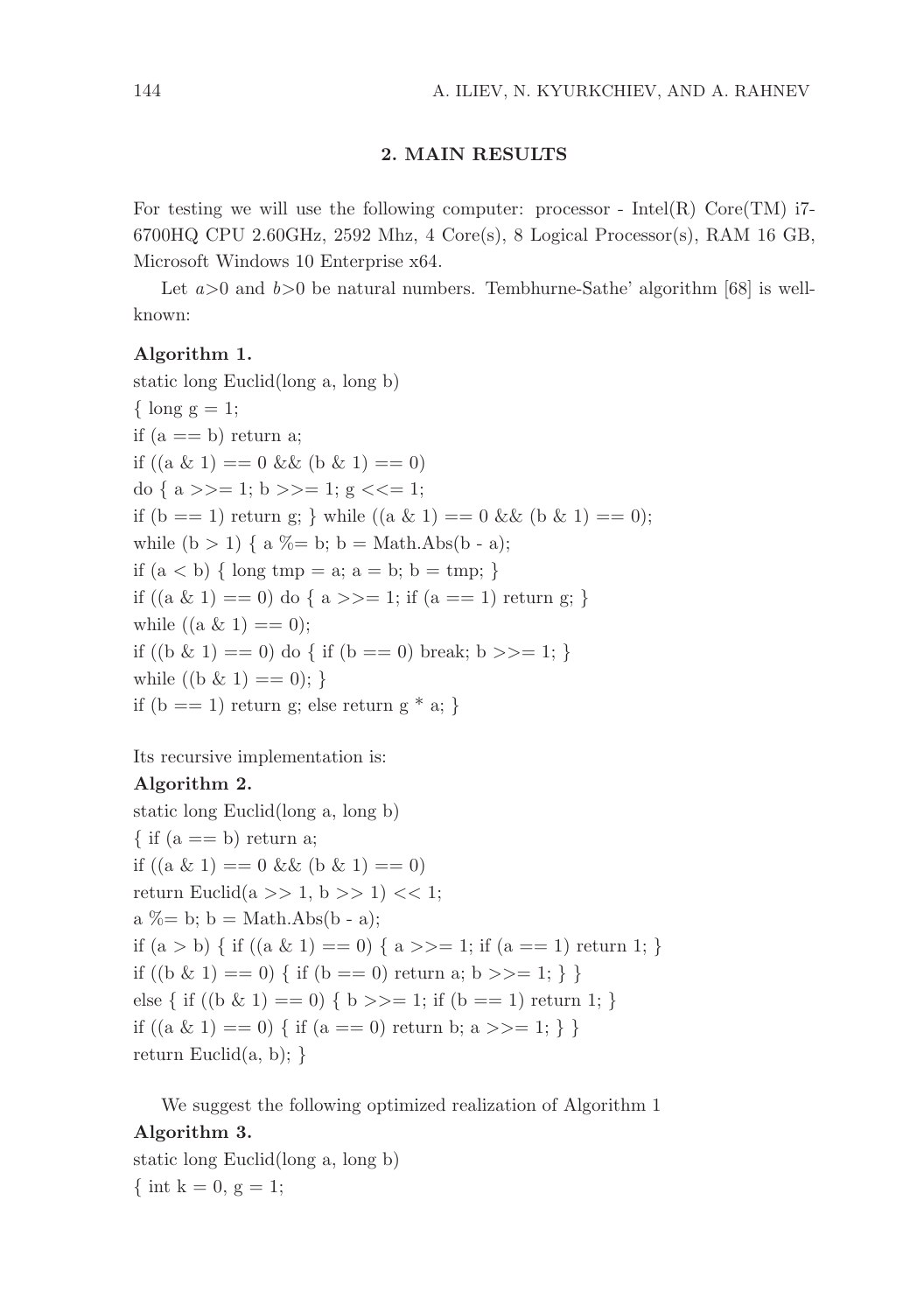if  $((a \& 1) == 0 \& (b \& 1) == 0)$  do  $\{a \gg = 1; b \gg = 1; k++; \}$ while  $((a \& 1) == 0 \& 0 \& 1) == 0$ ;  $g \ll l = k$ ; do { if  $(a > b)$  {  $a \% = b$ ;  $b = b - a$ ; if  $((b \& 1) == 0)$  do  $\{ b \} \geq 1$ ; if  $(b == 1)$  return g; } while  $((b \& 1) == 0);$ if  $((a \& 1) == 0)$  do  $\{ \text{ if } (a == 0) \text{ return } b \ll k; a \gg l=1; \}$ while  $((a \& 1) == 0)$ ;  $b \% = a$ ;  $a = a - b$ ; if  $((a \& 1) == 0)$  do  $\{a \geq 1\}$ ; if  $(a == 1)$  return g; } while  $((a \& 1) == 0)$ ; if  $((b \& 1) == 0)$  do { if  $(b == 0)$  return a  $<< k$ ; b  $>>= 1$ ; } while  $((b \& 1) == 0);$ else { b % = a; a = a - b; if  $((a \& 1) == 0)$  do  $\{a \geq 1\}$ ; if  $(a == 1)$  return g; } while  $((a \& 1) == 0);$ if  $((b \& 1) == 0)$  do  $\{ \text{ if } (b == 0) \text{ return a} \ll k; b \gg l; 1 \}$ while  $((b \& 1) == 0)$ ;  $a \% = b$ ;  $b = b - a$ ; if  $((b \& 1) == 0)$  do  $\{ b \} \geq 1$ ; if  $(b == 1)$  return g; } while  $((b \& 1) == 0);$ if  $((a \& 1) == 0)$  do { if  $(a == 0)$  return b << k; a >>= 1; } while  $((a \& 1) == 0);$ } while (true); }

and its recursive presentation

#### Algorithm 4.

static long Euclid(long a, long b)  $\{ \text{ if } ((a \& 1) == 0 \& \& (b \& 1) == 0) \}$ return Euclid(a >> 1, b >> 1) << 1; if  $(a > b) \{ a \% = b; b = b - a;$ if  $((b \& 1) == 0) \{ b \}>=1$ ; if  $(b == 1)$  return 1; } if  $((a \& 1) == 0) \{$  if  $(a == 0)$  return b;  $a \ge 1$ ; }  $b \% = a$ ;  $a = a - b$ ; if  $((a \& 1) == 0) \{ a \}>=1$ ; if  $(a == 1)$  return 1; } if  $((b \& 1) == 0)$  { if  $(b == 0)$  return a;  $b \geq 1$ ; } } else { b % = a; a = a - b; if  $((a \& 1) == 0) \{ a \}>=1$ ; if  $(a == 1)$  return 1; } if ((b & 1) = = 0) { if (b = = 0) return a; b > > = 1; }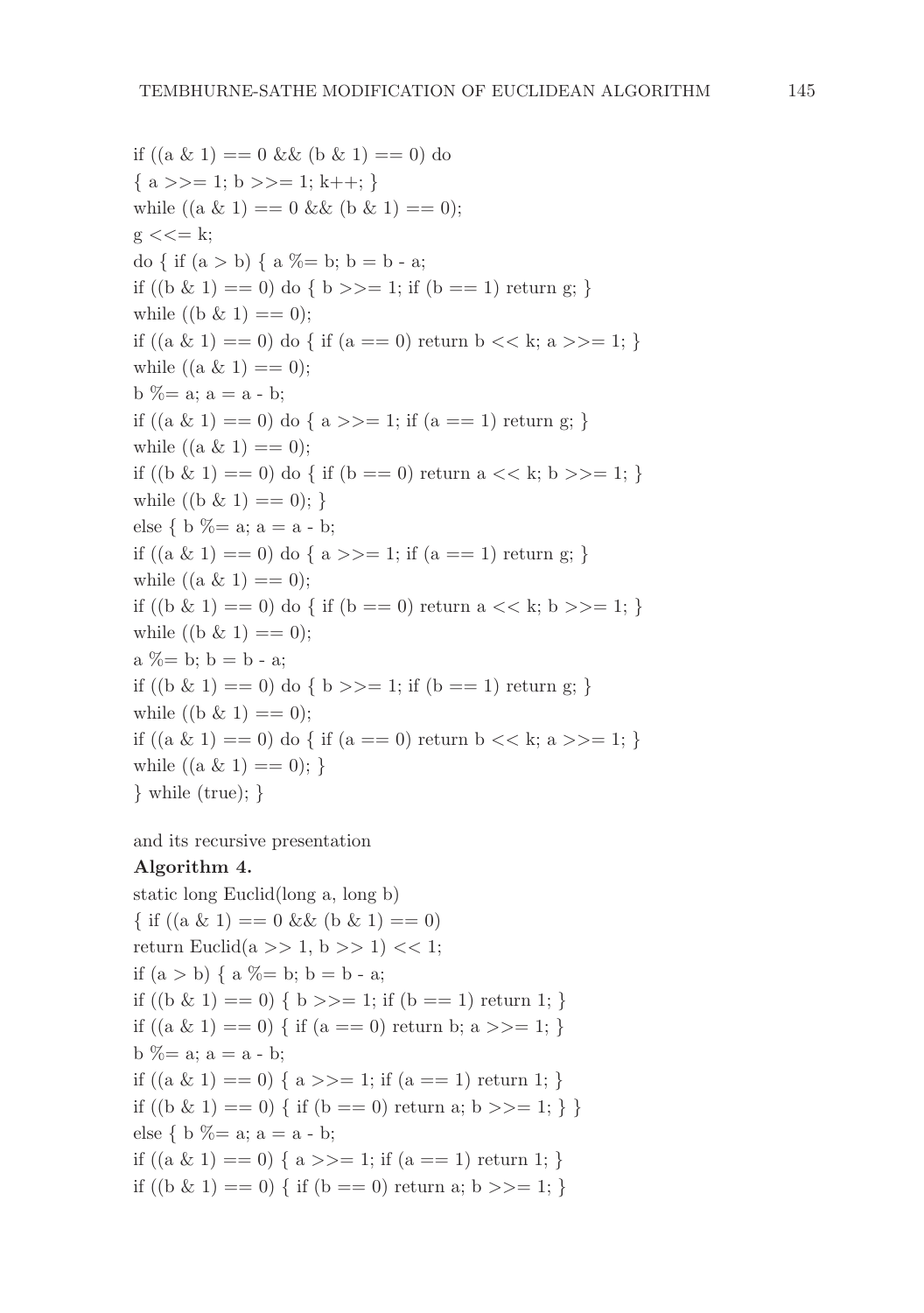$a \% = b$ ;  $b = b - a$ ; if  $((b \& 1) == 0) \{ b \}>=1$ ; if  $(b == 1)$  return 1; } if  $((a \& 1) == 0) \{$  if  $(a == 0)$  return b;  $a \gg 1; \}$ return Euclid $(a, b)$ ; }

#### 3. NUMERICAL EXPERIMENT

Part 1. This part is implemented for all Algorithms 1–4.

long a, b, gcd,  $d = 0$ ; for (int i = 1; i < 100000001; i++) { b = i; a = 200000002 - i; //here is the calling of every of Algorithms 1–4  $d \mathrel{+}= \gcd;$ Console.WriteLine(d);

Part 2. This part is implemented for Algorithms 1 and 2 only! We will use the task from Part 1. where we swapped the values of 'a' and 'b'.

Part 3. Average time of performance for Algorithms 1 and 2 only!

 $EN = (Part 1.AlgorithmN + Part 2.AlgorithmN) / 2,$ where  $N = 1$  to 2 denotes using of Algorithms 1 and 2.

Recursive and iterative implementation of algorithms 1 and 2 can be called by: if  $(a > b)$  gcd = Euclid $(a, b)$ ; else gcd = Euclid $(b, a)$ ;

Recursive and iterative implementations of algorithms 3 and 4 can be called by:  $gcd = Euclid(a, b);$ 

The reader can see advantages of our new realizations Algorithm 4 and Algorithm 3 in both recursive (see Fig. 1) and iterative (see Fig. 2) implementations.

#### ACKNOWLEDGMENTS

This work has been supported by D01-205/23.11.2018 National Scientific Program "Information and Communication Technologies for a Single Digital Market in Science, Education and Security (ICTinSES)", financed by the Ministry of Education and Science, Bulgaria.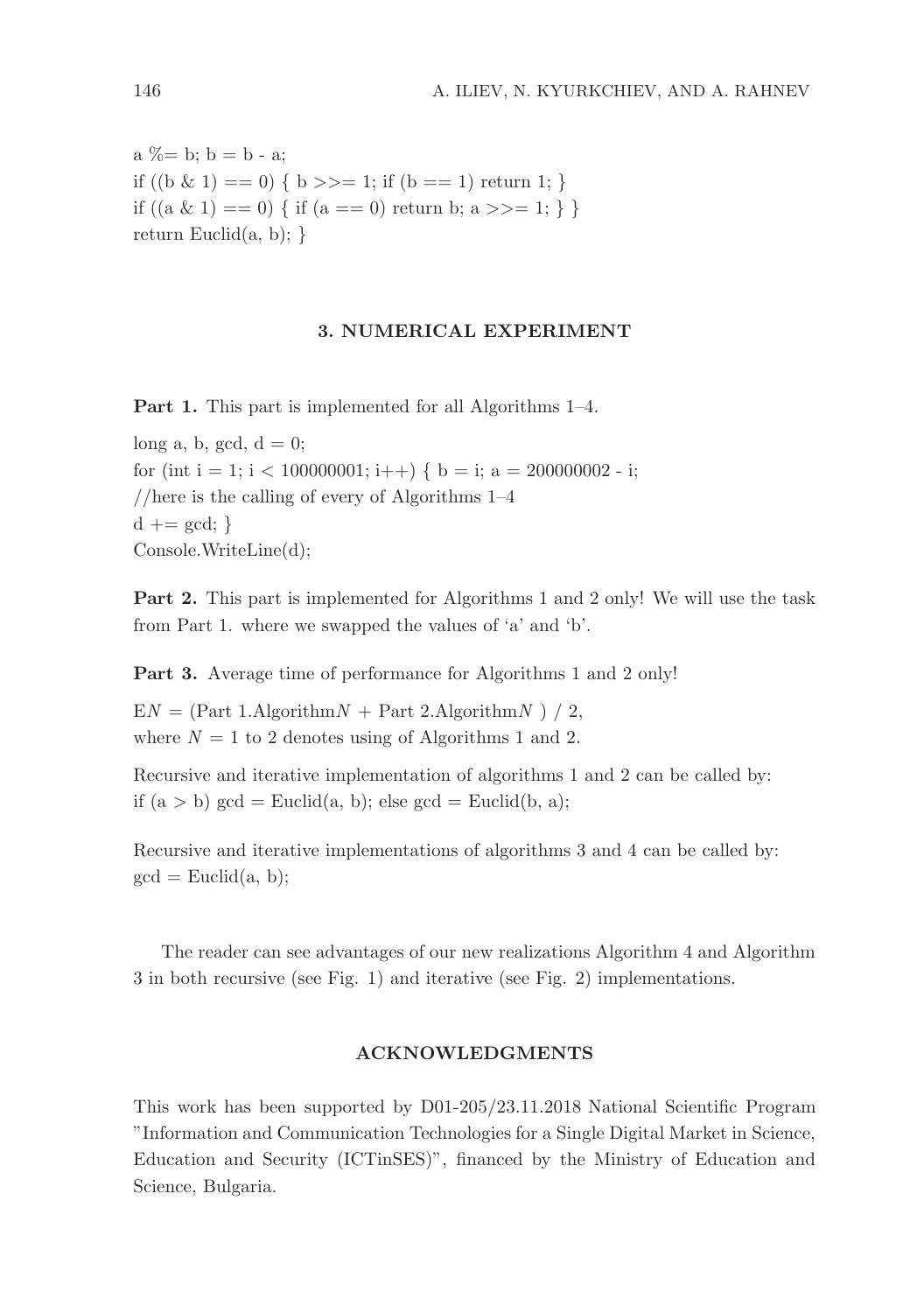

Figure 1: Algorithm 2 - Tembhurne-Sathe recursive (1 – red color), Algorithm 4 - Iliev–Kyurkchiev–Rahnev recursive (2 – green line)



Figure 2: Algorithm 1 - Tembhurne-Sathe iterative (1 – red color), Algorithm 3 - Iliev–Kyurkchiev–Rahnev iterative (2 – green line)

#### REFERENCES

- [1] A. Aho, J. Hopcroft, J. Ullman, *The Design and Analysis of Computer Algorithms*, 1st ed., Addison-Wesley, Boston (1974).
- [2] A. Aho, J. Ullman, J. Hopcroft, *Data Structures and Algorithms*, 1st ed., Addison-Wesley, Boston (1987).
- [3] A. Akritas, A new method for computing polynomial greatest common divisors and polynomial remainder sequences, *Numerische Mathematik*, 52 (1988), 119-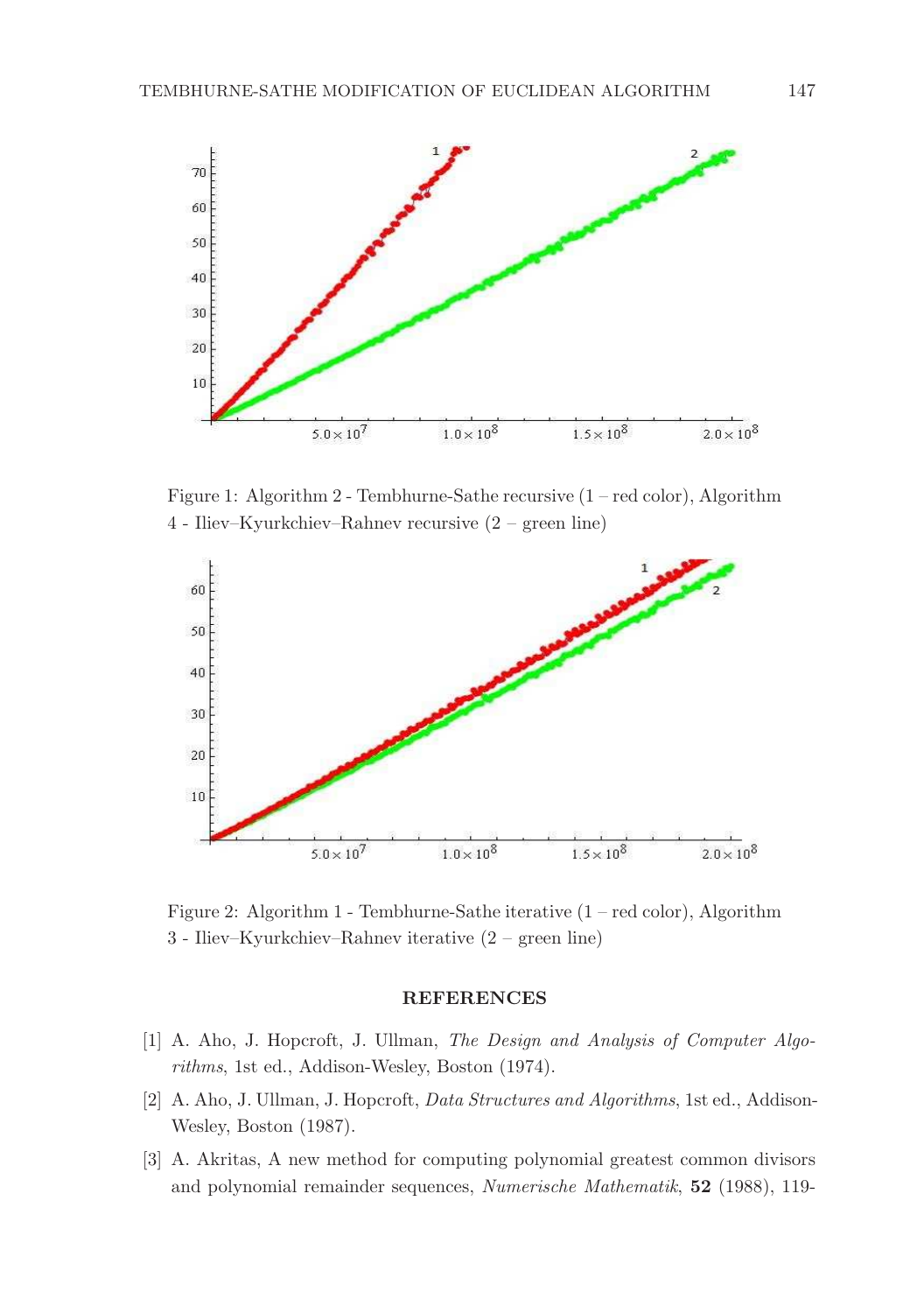127.

- [4] A. Akritas, G. Malaschonok, P. Vigklas, On the Remainders Obtained in Finding the Greatest Common Divisor of Two Polynomials, *Serdica Journal of Computing*, 9 (2015), 123-138.
- [5] M. Alsuwaiyel, *Algorithms: Design Techniques and Analysis*, Lecture Notes Series on Computing, revised ed., World Scientific Publishing Company, Hackensack (2016).
- [6] L. Ammeraal, *Algorithms and Data Structures in C++*, John Wiley & Sons Inc., New York (1996).
- [7] T. M. Apostol, *Introduction to Analytic Number Theory*, Springer-Verlag, New York (1976).
- [8] S. Baase, A. Gelder, *Computer Algorithms, Introduction to Design and Analysis*, 3rd ed., Addison-Wesley, Boston (2000).
- [9] G. Brassard, P. Bratley, *Fundamentals of Algorithmics*, international ed., Pearson, (2015).
- [10] D. Bressoud, *Factorization and primality testing*, Springer Verlag, New York (1989).
- [11] F. Chang, Factoring a Polynomial with Multiple-Roots, *World Academy of Science, Engineering and Technology*, 47 (2008), 492-495.
- [12] Th. Cormen, *Algorithms Unlocked*, MIT Press, Cambridge (2013).
- [13] Th. Cormen, Ch. Leiserson, R. Rivest, Cl. Stein, *Introduction to Algorithms*, 3rd ed., The MIT Press, Cambridge (2009).
- [14] R. Crandall, C. Pomerance, *Prime Numbers: A Computational Perspective*, Springer-Verlag, New York (2005).
- [15] J. D. Dixon, The number of steps in the Euclidean algorithm, *J. Number Theory*, 2 (1970), 414-422.
- [16] A. Drozdek, *Data Structures and Algorithms in C++*, 4th ed., Cengage Learning, Boston (2013).
- [17] J. Erickson, *Algorithms*, University of Illinois Press (2009).
- [18] J. Gareth, J. Jones, *Elementary Number Theory*, Springer-Verlag, New York (1998).
- [19] K. Garov, A. Rahnev, *Textbook-notes on programming in BASIC for facultative training in mathematics for 9.-10. grade of ESPU*, Sofia (1986). (in Bulgarian)
- [20] H. Cohen, *A Course in Computational Algebraic Number Theory*, Springer, New York (1996).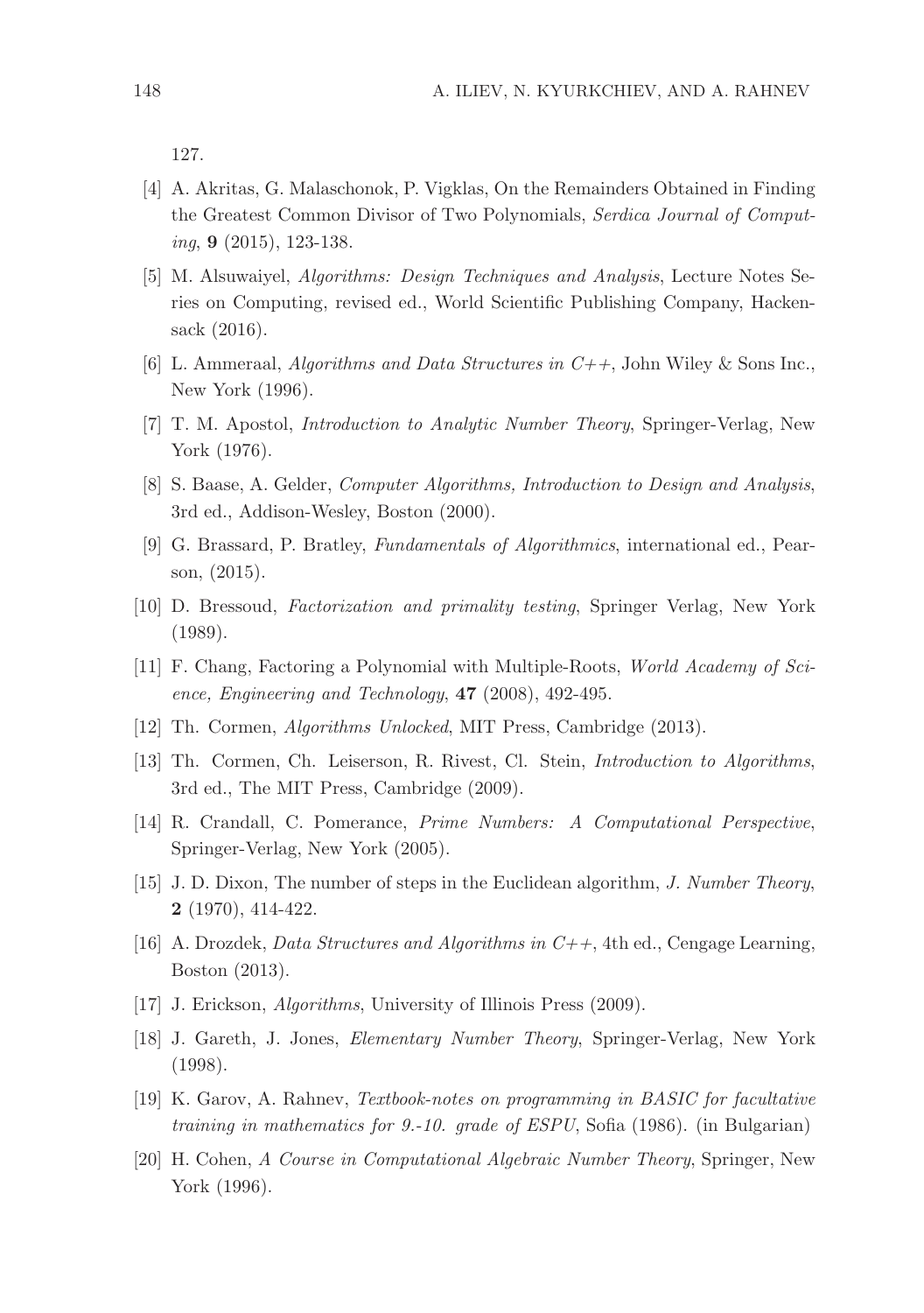- [21] S. Goldman, K. Goldman, *A Practical Guide to Data Structures and Algorithms Using JAVA*, Chapman & Hall/CRC, Taylor & Francis Group, New York (2008).
- [22] A. Golev, *Textbook on algorithms and programs in C#*, University Press "Paisii Hilendarski", Plovdiv (2012). (in Bulgarian)
- [23] M. Goodrich, R. Tamassia, D. Mount, *Data Structures and Algorithms in C++*, 2nd ed., John Wiley & Sons Inc., New York (2011).
- [24] R. Graham, D. Knuth, O. Patashnik, *Concrete Mathematics: A Foundation for Computer Science*, 2nd ed., Addison-Wesley, Boston (1994).
- [25] D. H. Greene, D. E. Knuth, *Mathematics for the Analysis of Algorithms*, 2nd ed., Birkhauser, Boston (1982).
- [26] H. A. Heilbronn, On the average length of a class of finite continued fractions. In: *Number Theory and Analysis (Turan, P., ed.)*, 87-96, Plenum Press, New York (1969).
- [27] A. Iliev, N. Kyurkchiev, A Note on Knuth's Implementation of Euclid's Greatest Common Divisor Algorithm, *International Journal of Pure and Applied Mathematics*, 117 (2017), 603-608.
- [28] A. Iliev, N. Kyurkchiev, A. Golev, A Note on Knuth's Implementation of Extended Euclidean Greatest Common Divisor Algorithm, *International Journal of Pure and Applied Mathematics*, 118 (2018), 31-37.
- [29] A. Iliev, N. Kyurkchiev, A. Rahnev, A Note on Adaptation of the Knuth's Extended Euclidean Algorithm for Computing Multiplicative Inverse, *International Journal of Pure and Applied Mathematics*, 118 (2018), 281-290.
- [30] A. Iliev, N. Kyurkchiev, A Note on Euclidean and Extended Euclidean Algorithms for Greatest Common Divisor for Polynomials, *International Journal of Pure and Applied Mathematics*, 118 (2018), 713-721.
- [31] A. Iliev, N. Kyurkchiev, A Note on Least Absolute Remainder Euclidean Algorithm for Greatest Common Divisor, *International Journal of Scientific Engineering and Applied Science*, 4, No. 3 (2018), 31-34.
- [32] A. Iliev, N. Kyurkchiev, A Note on Knuth's Algorithm for Computing Extended Greatest Common Divisor using SGN Function, *International Journal of Scientific Engineering and Applied Science*, 4, No. 3 (2018), 26-29.
- [33] A. Iliev, N. Kyurkchiev, *New Trends in Practical Algorithms: Some Computational and Approximation Aspects*, LAP LAMBERT Academic Publishing, Beau Bassin (2018).
- [34] A. Iliev, N. Kyurkchiev, 80th Anniversary of the birth of Prof. Donald Knuth, *Biomath Communications*, 5 (2018), 7 pp.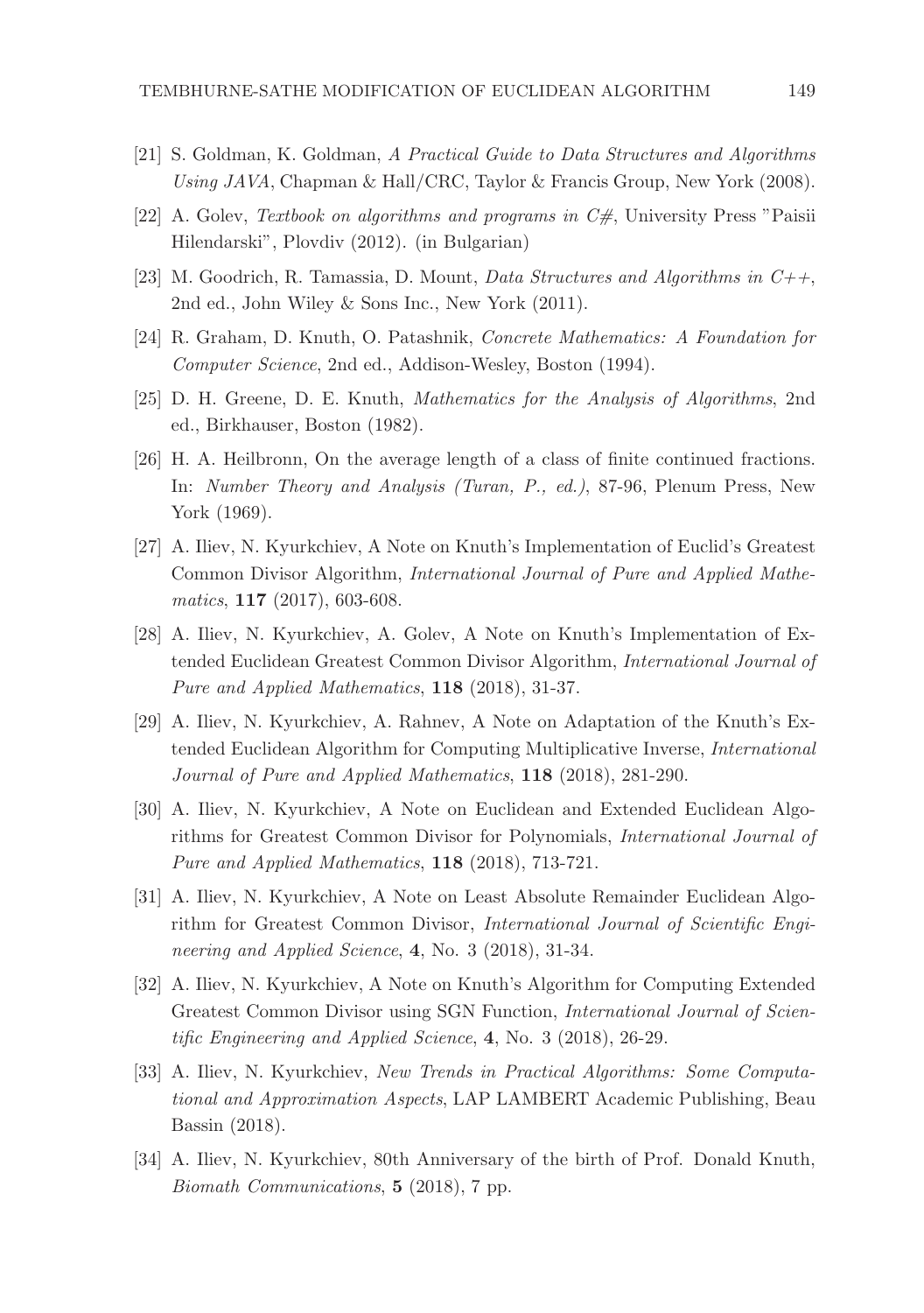- [35] A. Iliev, N. Kyurkchiev, New Realization of the Euclidean Algorithm, *Collection of scientific works of Eleventh National Conference with International Participation Education and Research in the Information Society*, Plovdiv, ADIS, June 1-2, (2018), 180-185. (in Bulgarian)
- [36] A. Iliev, N. Kyurkchiev, New Organizing of the Euclid's Algorithm and one of its Applications to the Continued Fractions, *Collection of scientific works from conference "Mathematics. Informatics. Information Technologies. Application in Education"*, Pamporovo, Bulgaria, October 10-12, (2018). (to appear)
- [37] A. Iliev, N. Kyurkchiev, The faster Euclidean algorithm, *Collection of scientific works from conference, Pamporovo, Bulgaria*, November 28-30, (2018). (to appear)
- [38] A. Iliev, N. Kyurkchiev, The faster extended Euclidean algorithm, *Collection of scientific works from conference, Pamporovo, Bulgaria*, November 28-30, (2018). (to appear)
- [39] P. Kyurkchiev, V. Matanski, The faster Euclidean algorithm for computing polynomial multiplicative inverse, *Collection of scientific works from conference, Pamporovo, Bulgaria*, November 28-30, (2018). (to appear)
- [40] V. Matanski, P. Kyurkchiev, The faster Lehmer's greatest common divisor algorithm, *Collection of scientific works from conference, Pamporovo, Bulgaria*, November 28-30, (2018). (to appear)
- [41] A. Iliev, N. Kyurkchiev, A. Rahnev, A New Improvement Euclidean Algorithm for Greatest Common Divisor. I, *Neural, Parallel, and Scientific Computations*, 26, No. 3 (2018), 355-362.
- [42] A. Iliev, N. Kyurkchiev, A. Rahnev, A. Iliev, N. Kyurkchiev, A. Rahnev, A New Improvement of Harris-Stein Modification of Euclidean Algorithm for Greatest Common Divisor. II, *International Journal of Pure and Applied Mathematics*, 120, No. 3 (2018), 379-388.
- [43] A. Iliev, N. Kyurkchiev, A. Rahnev, A New Improvement of Least Absolute Remainder Algorithm for Greatest Common Divisor. III, *Neural, Parallel, and Scientific Computations*, 27, No. 1 (2019), 1-9.
- [44] A. Iliev, N. Valchanov, T. Terzieva, Generalization and Optimization of Some Algorithms, *Collection of scientific works of National Conference "Education in Information Society"*, Plovdiv, ADIS, May 12-13, (2009), 52-58 (in Bulgarian), http://sci-gems.math.bas.bg/jspui/handle/10525/1356
- [45] E. Kaltofen, H. Rolletschek, Computing greatest common divisors and factorizations in quadratic number fields, *Math. Comp.*, 53 (1990), 697-720.
- [46] J. Kleinberg, E. Tardos, *Algorithm Design*, Addison-Wesley, Boston (2006).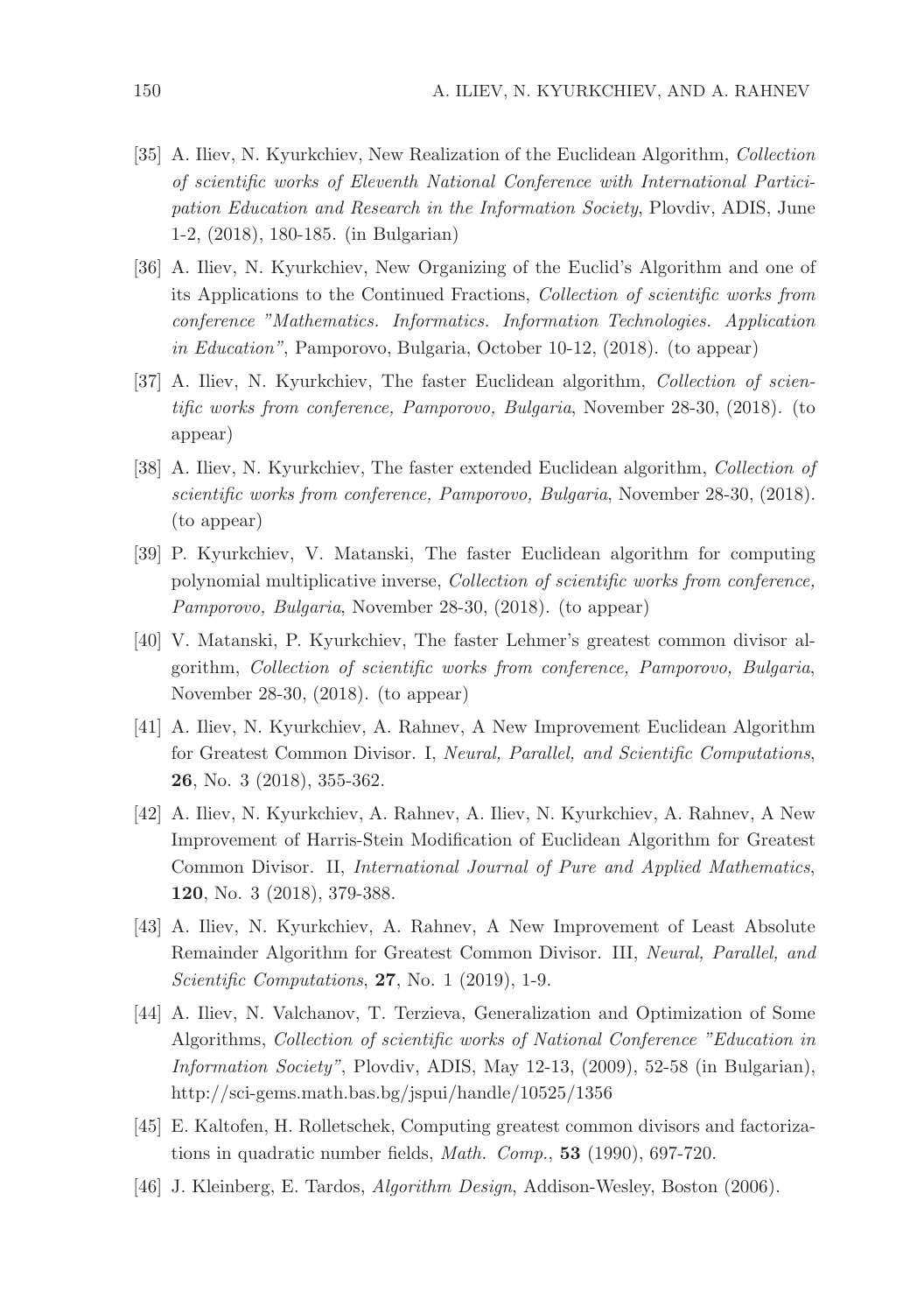- [47] D. E. Knuth, Evaluation of Porter's constant, *Comp. Maths. Appls.*, 2 (1976), 137-139.
- [48] D. Knuth, *The Art of Computer Programming, Vol. 2, Seminumerical Algorithms*, 3rd ed., Addison-Wesley, Boston (1998).
- [49] Hr. Krushkov, *Programming in C#*, Koala press, Plovdiv (2017). (in Bulgarian)
- [50] A. Levitin, *Introduction to the Design and Analysis of Algorithms*, 3rd ed., Pearson, Boston (2011).
- [51] A. Menezes, P. Oorschot, S. Vanstone, *Handbook of Applied Cryptography*, 5th ed., CRC Press LLC, New York (2001).
- [52] P. Nakov, P. Dobrikov, *Programming =++Algorithms*, 5th ed., Sofia (2015). (in Bulgarian)
- [53] G. H. Norton, A shift-remainder GCD algorithm. In: Applied Algebra. Algebraic Algorithms and Error Correcting Codes (Huguet, L., Poli, A., eds.), *Springer LNCS*, 356 (1989), 350-356.
- [54] G. H. Norton, On the Asymptotic Analysis of the Euclidean Algorithm, *J. Symbolic Computation*, 10 (1990), 53-58.
- [55] J. W. Porter, On a theorem of Heilbronn, *Mathematika*, 22 (1975), 20-28.
- [56] A. Rahnev, K. Garov, O. Gavrailov, *Textbook for extracurricular work using BASIC*, MNP Press, Sofia (1985). (in Bulgarian)
- [57] A. Rahnev, K. Garov, O. Gavrailov, *BASIC in examples and tasks*, Government Press "Narodna prosveta", Sofia (1990). (in Bulgarian)
- [58] H. Rolletschek, On the number of divisions of the Euclidean algorithm applied to Gaussian integers, *J. Symbolic Computation*, 2 (1986), 261-291.
- [59] H. Rolletschek, Shortest division chains in imaginary quadratic number fields. In: Symbolic and Algebraic Computation (Gianni, P., ed.), *Springer LNCS* 358 (1990), 231-243.
- [60] D. Schmidt, *Euclid's GCD Algorithm* (2014).
- [61] R. Sedgewick, K. Wayne, *Algorithms*, 4th ed., Addison-Wesley, Boston (2011).
- [62] S. Skiena, *The Algorithm Design Manual*, 2nd ed., Springer, New York (2008).
- [63] A. Stepanov, *Notes on Programming* (2007).
- [64] E. Weisstein, *CRC Concise Encyclopedia of Mathematics*, Chapman & Hall/CRC, New York (2003).
- [65] J. Stein, Computational problems associated with Racah algebra, *Journal of Computational Physics*, 1 (1967), 397-405.